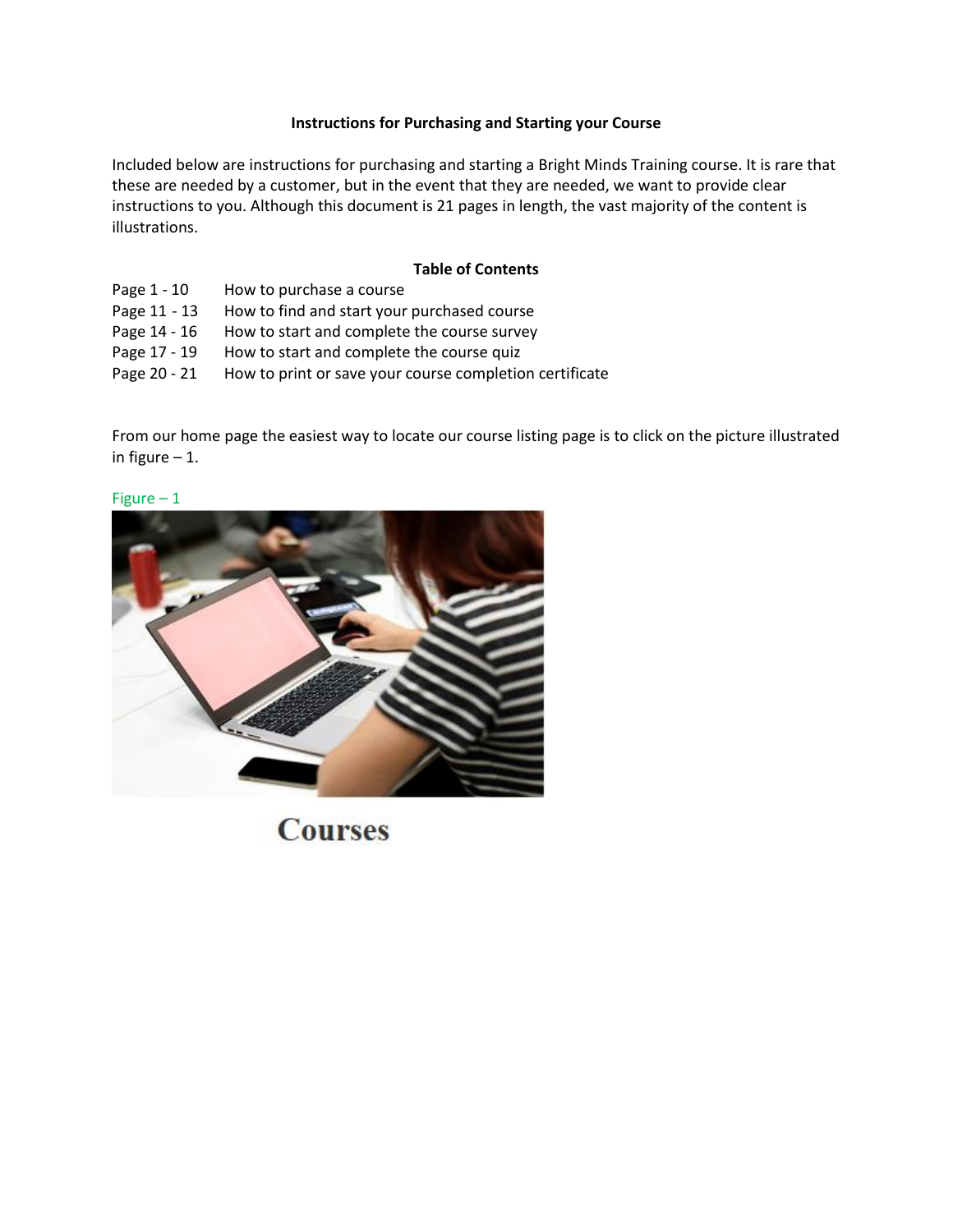After Clicking on the courses picture, you will arrive at our courses page. The top section of the courses page is illustrated in figure – 2.

Figure – 2



Click on any of the "See more" buttons to view the details about a course.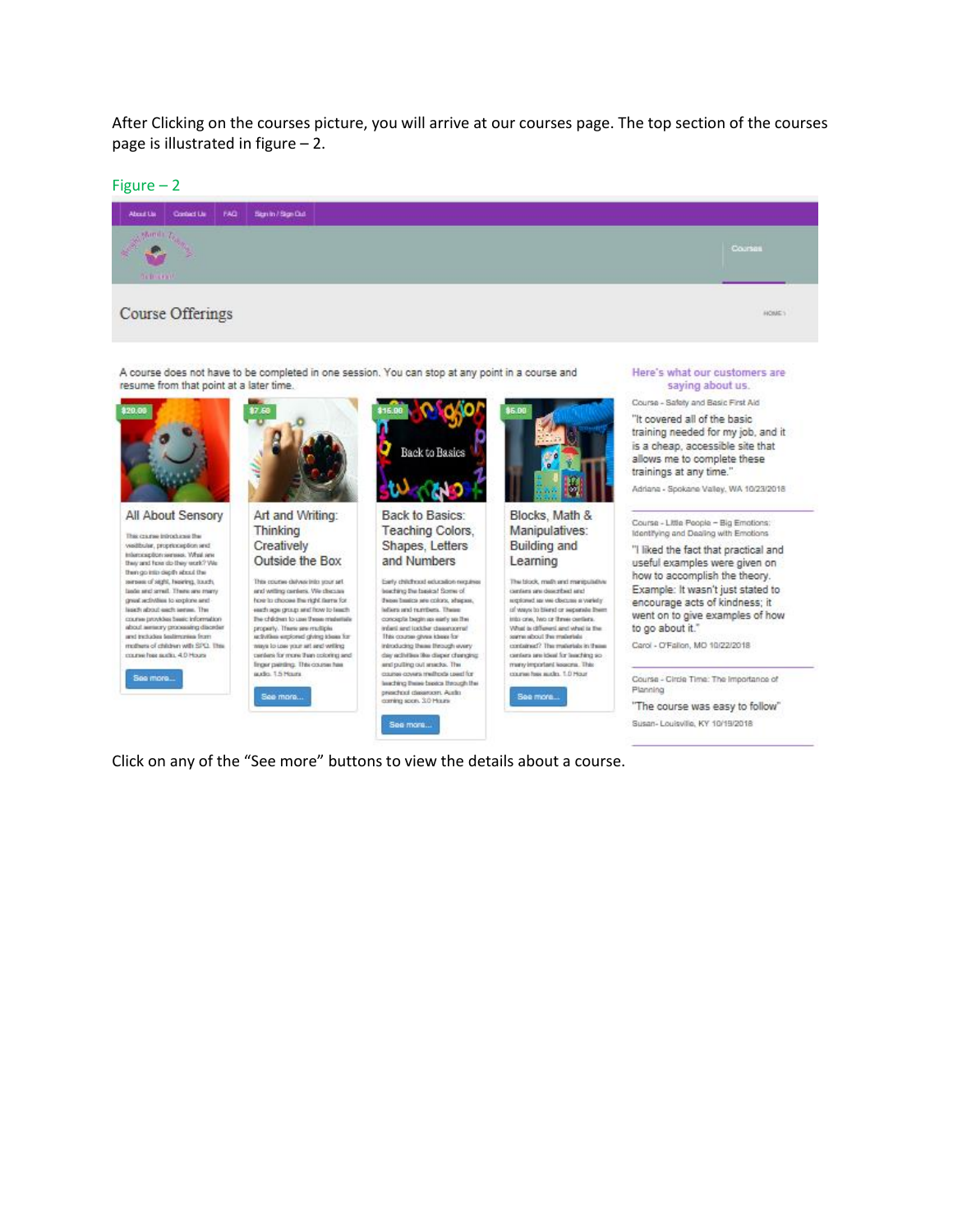After you click on the "See More" button you will arrive at a course page such as the Art and Writing course page illustrated in figure – 3.

#### Figure – 3

Art and Writing: Thinking Creatively Outside the Box



Art and Writing can be about so much more than crayons and pencils. This course explores how to choose great materials that are appropriate for your age group. We cover how to teach the children proper use of art materials and we provide great tips and ideas for activities. Learn about the importance of the pincher grasp, process vs product art and much more!

The course answers the following questions:

- . What are the best materials to go into the art center for MY age group?
- What are the best materials to into the writing center for MY age group?
- When is it good to combine the centers or keep them separate?
- At what age should scissors be introduced?
- Does it matter what kind of scissors I use?
- How can you teach the pincer grasp?
- What does product vs process mean?
- · What are some educational and engaging activities in these centers for MY age group?

Click on the browser refresh button if you are using the Google Chrome browser and the orange course "Launch" button does not appear after you purchase this course.

#### TAKE THIS COURSE

#### Course Content



Click on the "Take This Course" button to purchase a course. You will then arrive at the product page which is illustrated on the next page in figure  $-4$ .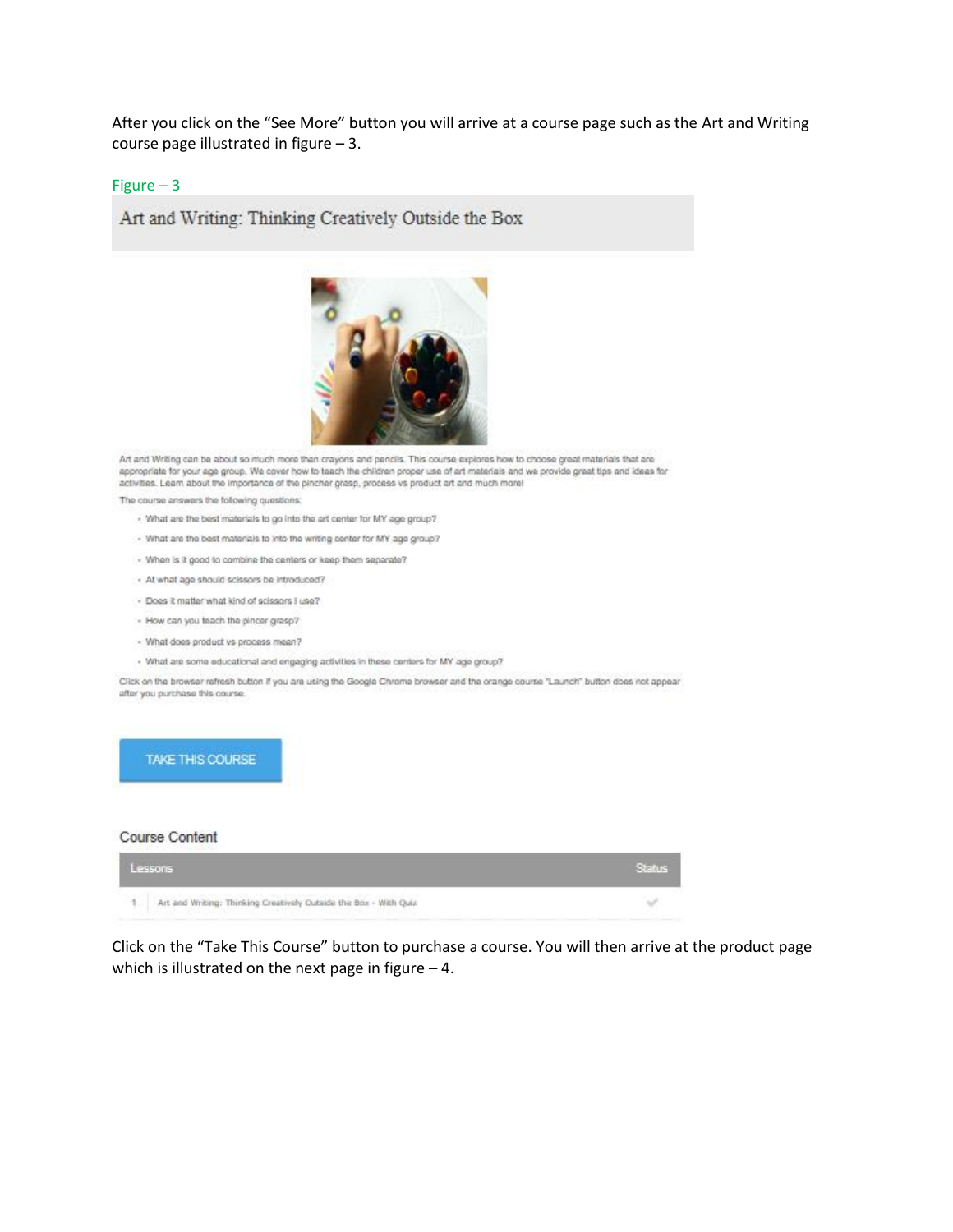## Art and Writing: Thinking Creatively Outside the Box



# Art and Writing: Thinking Creatively Outside the Box

\$7.50

Select Individual unless you are purchasing a group quantity. If you select Group, you must register each individual that will take the course. on the group registration page. Then make sure each individual takes the course under their own registered name. Otherwise the group leader will receive the credit for the course.

Tindividual O Group

Add to cart

Leave the individual option selected unless you are making a group purchase for several people and simply click on the "Add to Cart" button. Afterwards the product page will be redisplayed with the "View Cart" button now visible. This is illustrated on the next page in figure  $-5$ .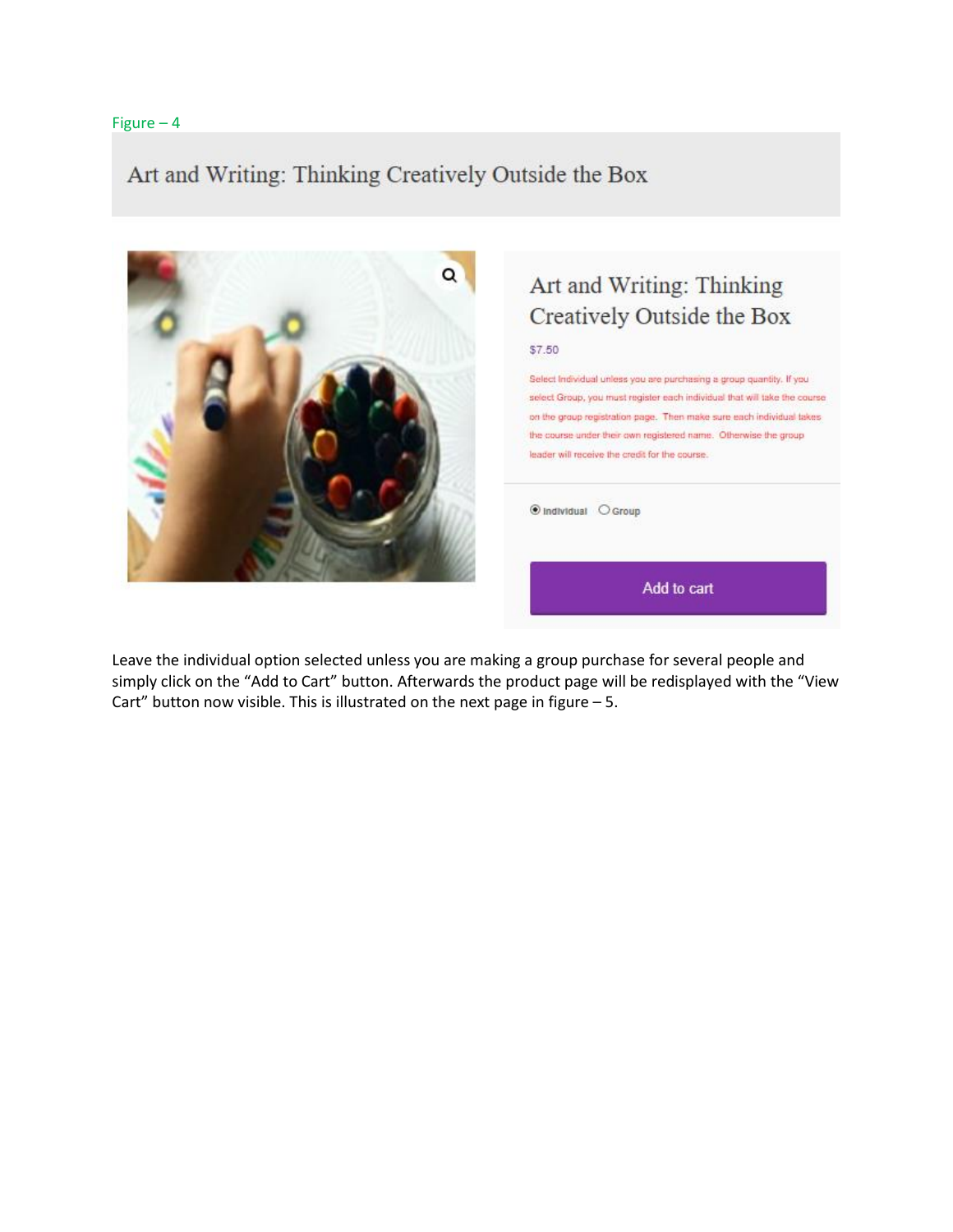## Art and Writing: Thinking Creatively Outside the Box



Click on the "View Cart" button to travel to the cart page.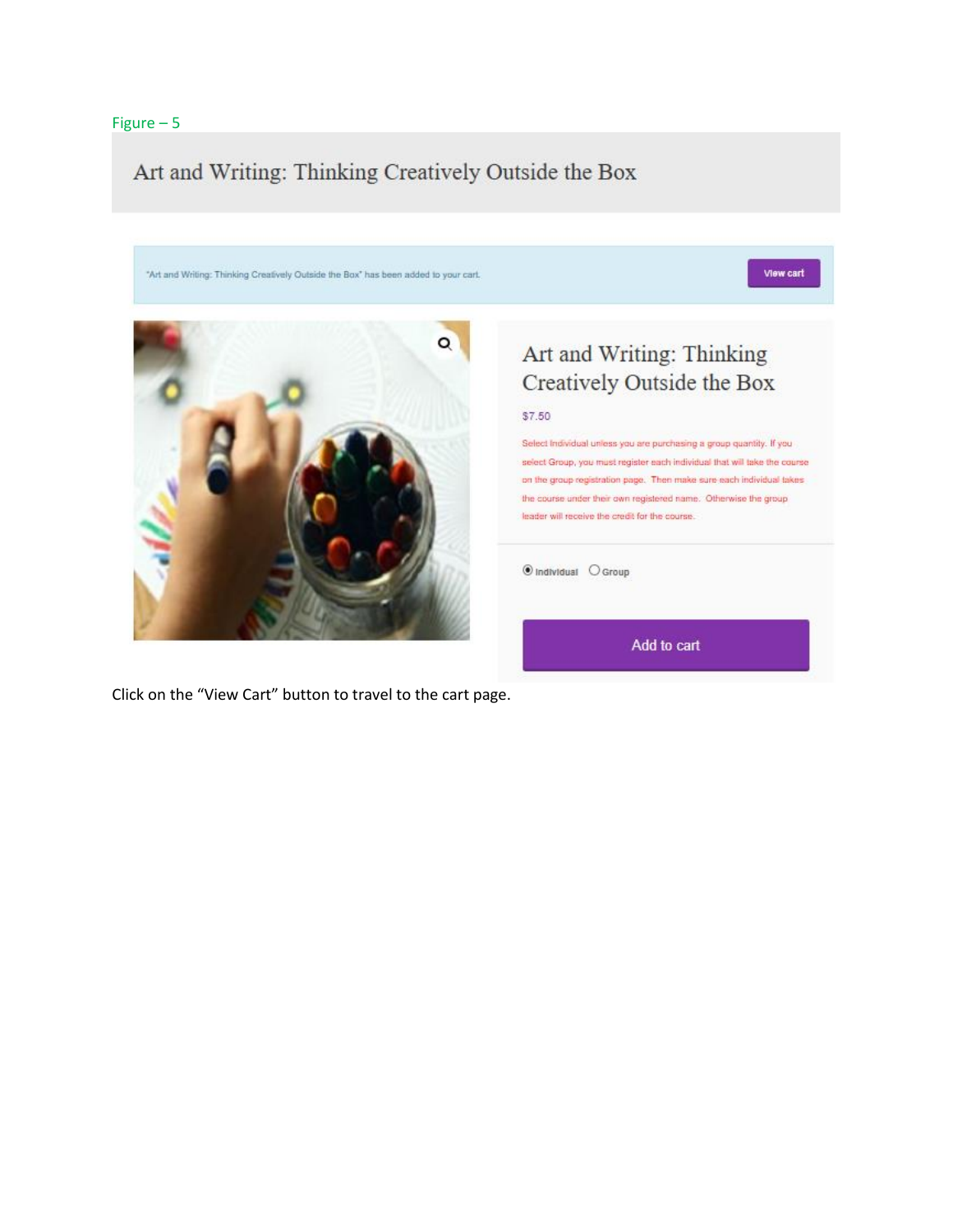The cart page is illustrated in figure – 6. If you have a coupon code enter it into the coupon code text box and then click the "Apply Coupon" button.

| Figure $-6$                |                                                      |                    |              |              |
|----------------------------|------------------------------------------------------|--------------------|--------------|--------------|
| Cart                       |                                                      |                    |              |              |
|                            | <b>Product</b>                                       | Price              | Quantity     | <b>Total</b> |
|                            |                                                      |                    |              |              |
| ×                          | Art and Writing: Thinking Creatively Outside the Box | \$7.50             | $\mathbf{1}$ | \$7.50       |
| COUPON CODE                | Apply coupon                                         |                    |              | Update cart  |
|                            |                                                      | <b>CART TOTALS</b> |              |              |
|                            |                                                      | Subtotal           |              | \$7.50       |
|                            |                                                      | Total              |              | \$7.50       |
|                            |                                                      |                    |              |              |
| <b>Proceed to checkout</b> |                                                      |                    |              |              |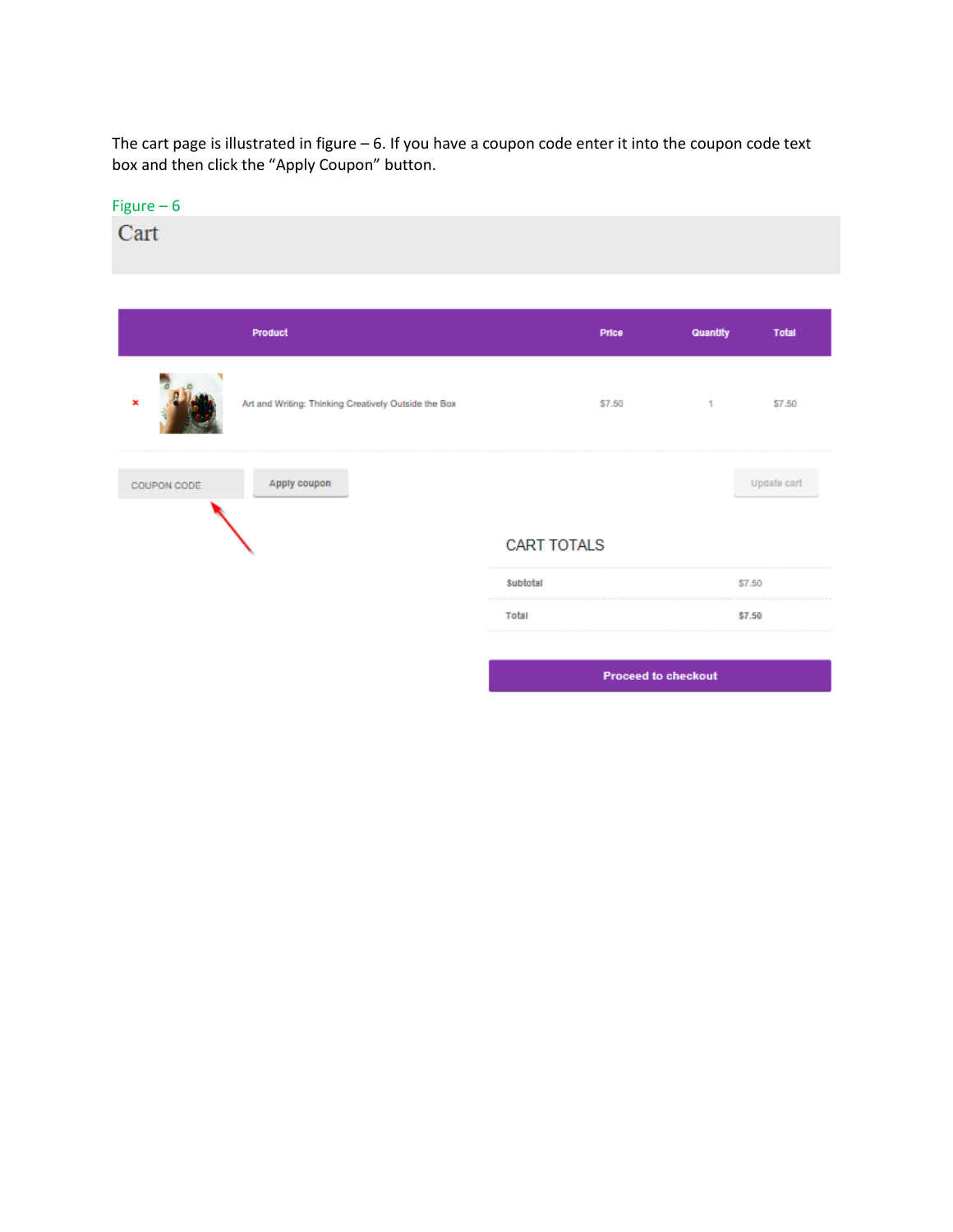Figure - 7 illustrates that the coupon code was successfully applied and the price of the course was reduced according to the value of the coupon. In this case the coupon code was for 100% off the course price.



Click on the "Proceed to Checkout" button to proceed to the order checkout page. This is illustrated on the next page in figure  $-8$ .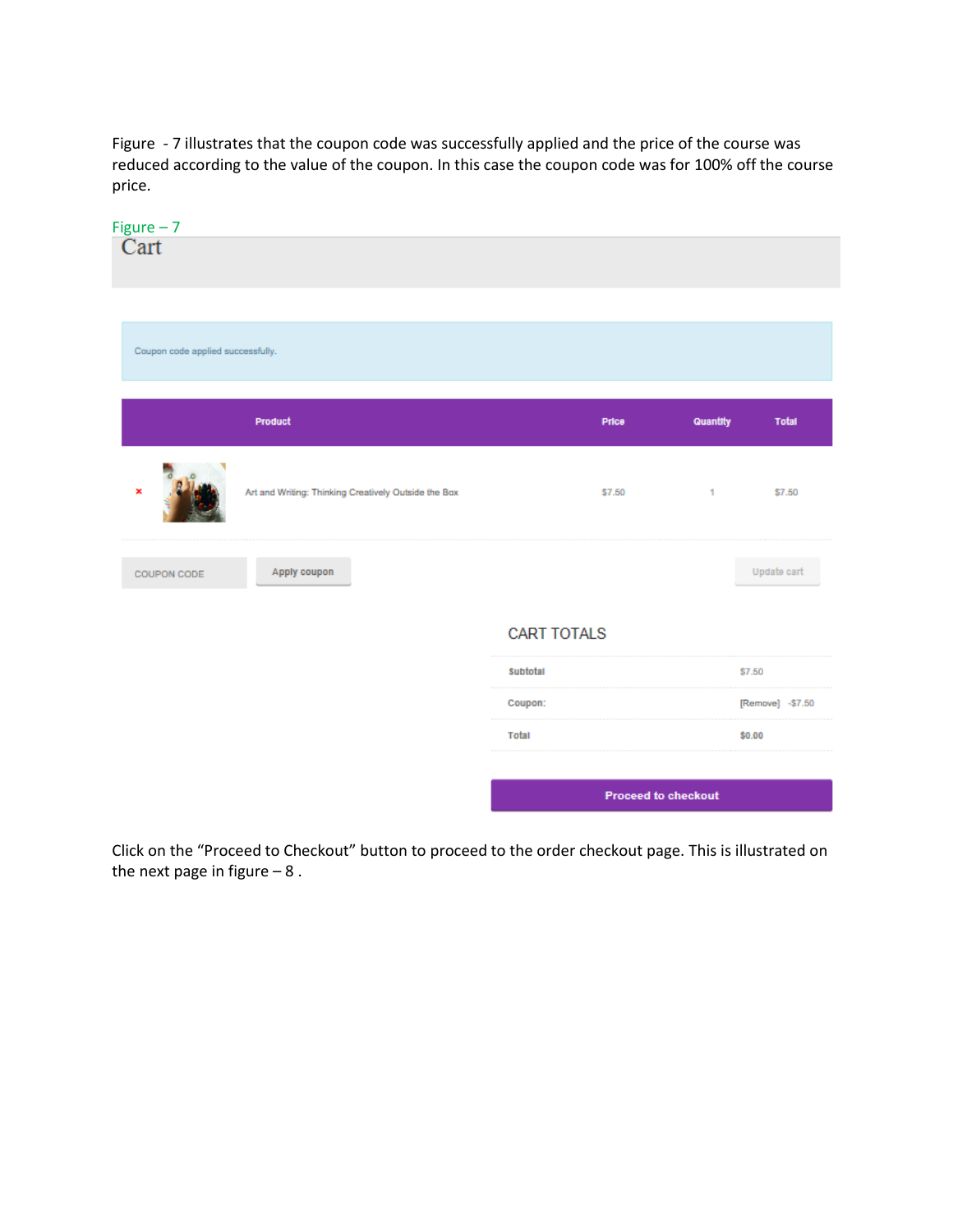## Figure – 8 Checkout

| Returning customer? Click here to login      |                         |
|----------------------------------------------|-------------------------|
|                                              |                         |
| Have a coupon? Click here to enter your code |                         |
|                                              |                         |
| <b>Billing Info</b><br>Review and Payment    | <b>Billing Info</b>     |
|                                              | First name*             |
|                                              |                         |
|                                              | Last name *             |
|                                              |                         |
|                                              | Company name (optional) |
|                                              |                         |
|                                              |                         |

If you are a returning customer click on the "Returning Customer" link and sign in with your user name or email address and your password. This is illustrated on the next page in figure – 9. If you are a new customer enter the required billing information in the fields marked with a red asterisk. Just two of those fields are illustrated in figure – 8.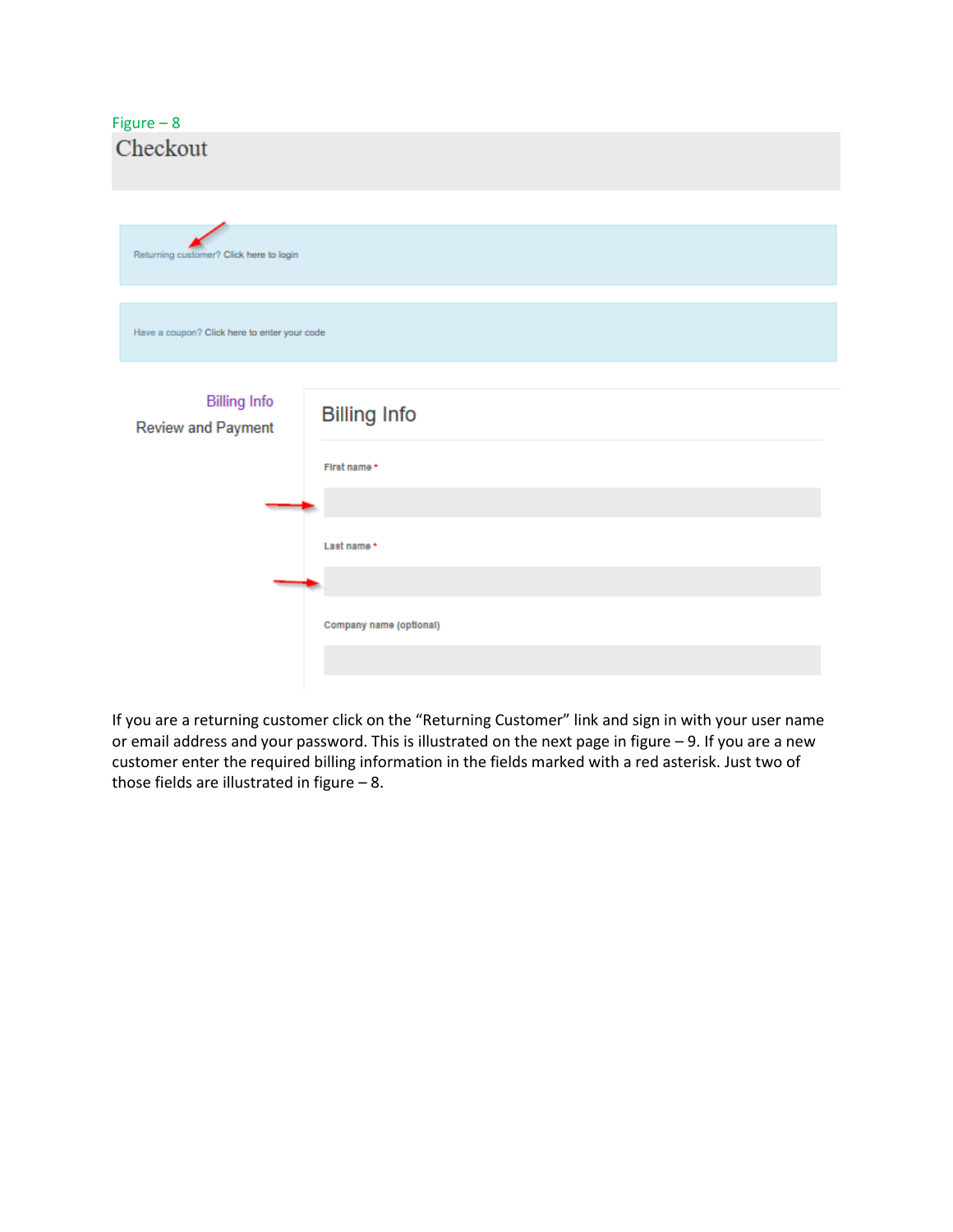| Returning customer? Click here to login                                                                                                           |            |
|---------------------------------------------------------------------------------------------------------------------------------------------------|------------|
| If you have shopped with us before, please enter your details below. If you are a new customer, please proceed to the Billing & Shipping section. |            |
| Username or email *                                                                                                                               | Password * |
| $\Box$ Remember me<br>Login<br>Lost your password?                                                                                                |            |
|                                                                                                                                                   |            |

Click on the continue button after you have entered the required information including your email address and password. This is illustrated in figure – 10. Figure – 10

| 56789                     |                                                                                                                           |
|---------------------------|---------------------------------------------------------------------------------------------------------------------------|
| Phone *                   |                                                                                                                           |
| 555-555-1212              |                                                                                                                           |
| Email address *           |                                                                                                                           |
| sandy@leapinglizards.com  |                                                                                                                           |
|                           |                                                                                                                           |
|                           |                                                                                                                           |
|                           | Create an account by entering the information below. If you are a returning customer please login at the top of the page. |
| Create account password * | Strong                                                                                                                    |
|                           |                                                                                                                           |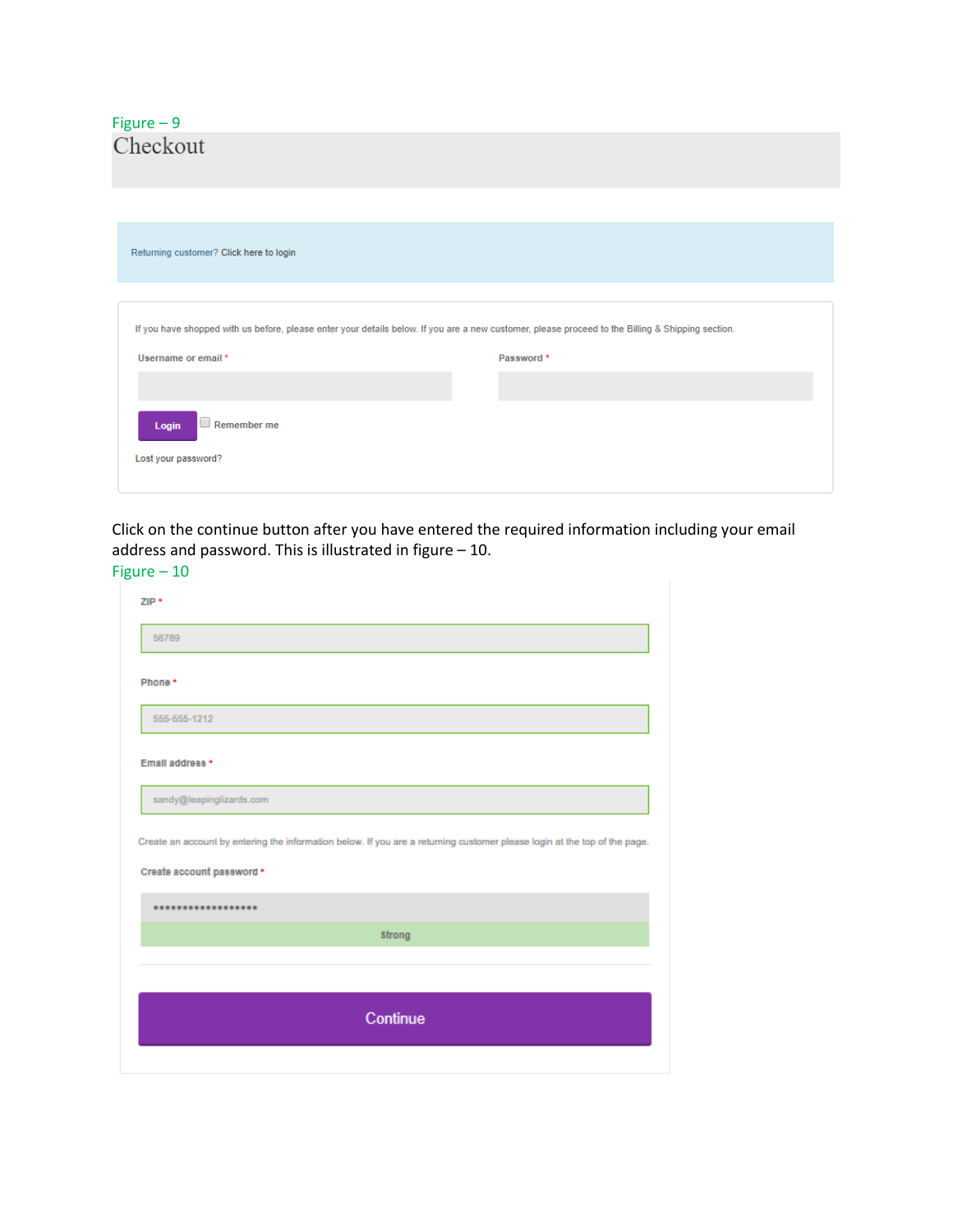After you have entered your payment information you will arrive at the Review and Payment section of the checkout page. This is illustrated in figure – 11.

Figure – 11



Click on the "I have read and agree to the website terms and conditions" check box and then click on the "Place Order" button. Then you will arrive at the order "Thank You" page. This is illustrated on the next page in figure – 12.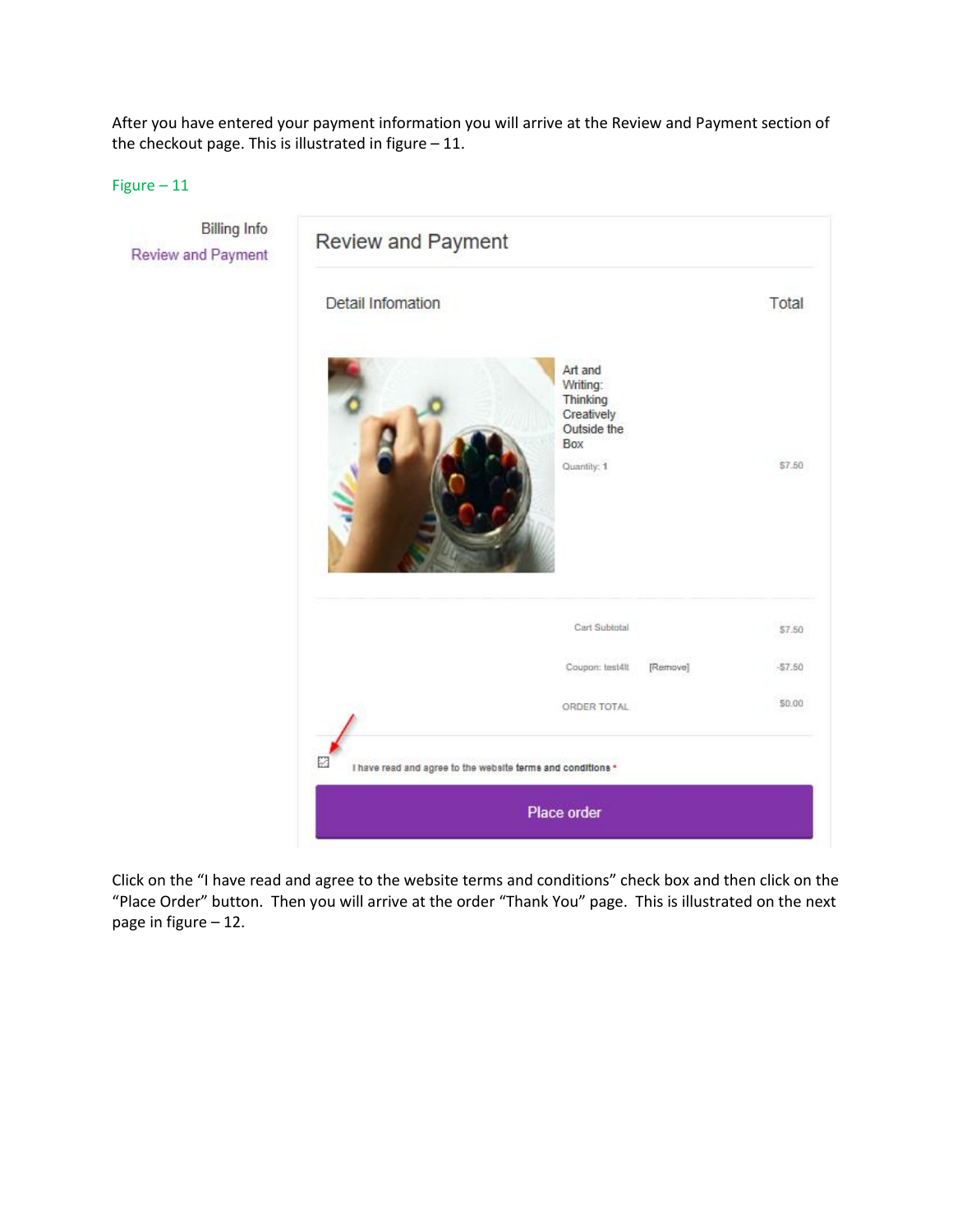# Thank you

Troy, Thank you for your order. Click on the Go to Student Profile button included below to go to your student profile page where you can take your course.

| <b>Go to Student Profile</b> |                        |        |
|------------------------------|------------------------|--------|
| <b>ORDER NUMBER:</b>         | DATE                   | TOTAL: |
| 4872                         | <b>January 5, 2019</b> | \$0.00 |

### **Order Details**

| Product                                                  | Total    |
|----------------------------------------------------------|----------|
| Art and Writing: Thinking Creatively Outside the Box x 1 | \$7.50   |
| Subtotal:                                                | \$7.50   |
| <b>Discount:</b>                                         | $-57.50$ |
| Total                                                    | 60.OO    |

From the order "Thank You" page click on the "Go to Student Profile" button. This is illustrated in figure – 12. You will then arrive at your student profile page.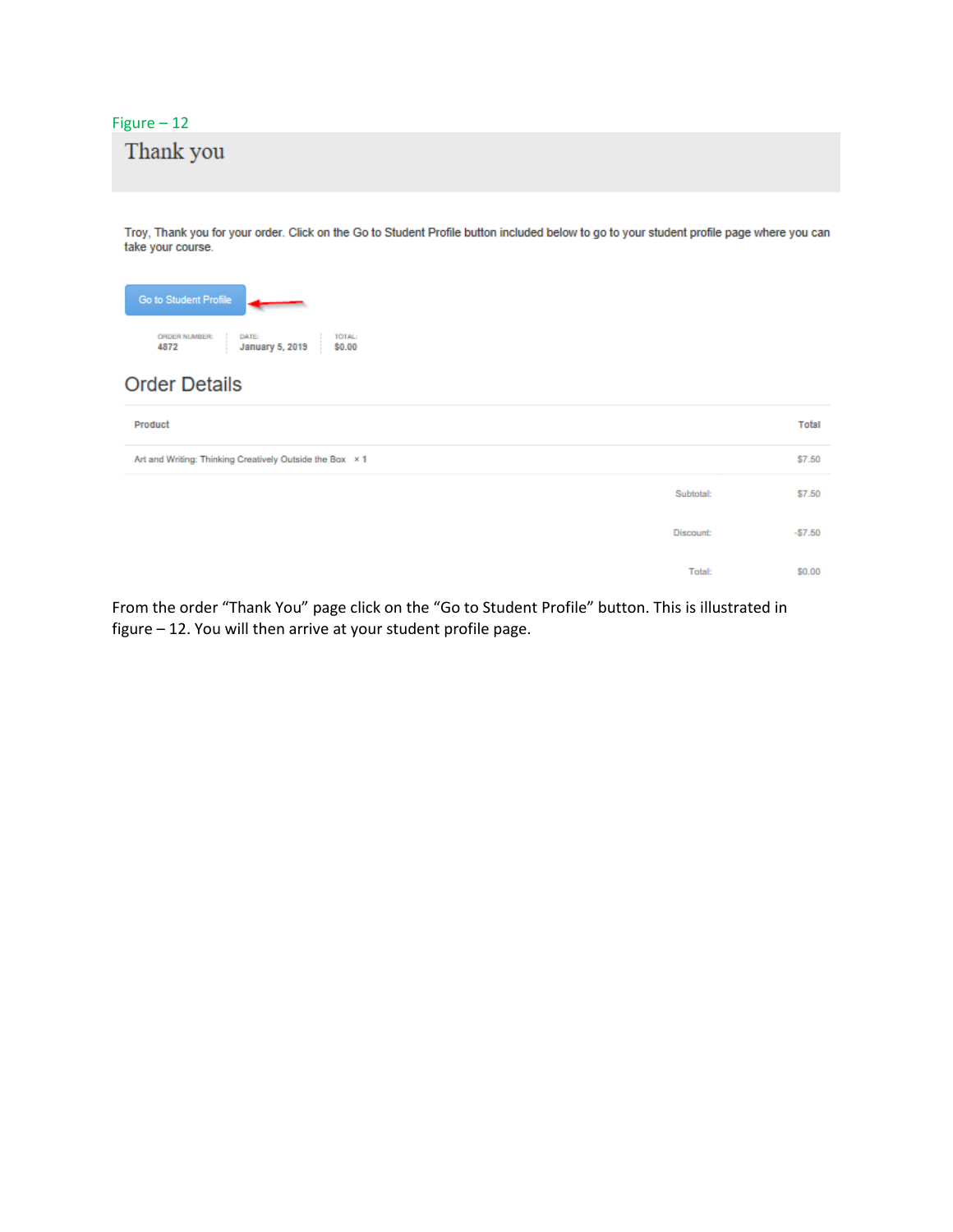Figure – 13 illustrates the student profile page. Click on the course link for the course that you just purchased and the course page with course launch button will be displayed.

### Figure – 13

**Student Profile** 

To receive credit for any course you must achieve a minimum quiz score of 80%. You can retake a quiz as many times as necessary. You can print your course certificate when you have achieved a passing score.

|                           |                                                                                                                |                    | Expand All Collapse Al |
|---------------------------|----------------------------------------------------------------------------------------------------------------|--------------------|------------------------|
| <b>Profile</b>            |                                                                                                                |                    |                        |
| Edit profile              | Name: Troy Adams<br><b>Username: TroyAdams</b><br>Email: TroyAdams@gmail.com<br><b>Earned Course Points: 0</b> |                    |                        |
| <b>Registered Courses</b> |                                                                                                                | Certificate Status |                        |
|                           | Blocks, Math & Manipulatives: Building and Learning                                                            |                    |                        |
|                           | <b>Course Progress Overview</b>                                                                                |                    |                        |
|                           |                                                                                                                | 0% Complete        |                        |
|                           | Art and Writing: Thinking Creatively Outside the Box +                                                         |                    |                        |
|                           | <b>Course Progress Overview</b>                                                                                |                    |                        |
|                           |                                                                                                                | 0% Complete        |                        |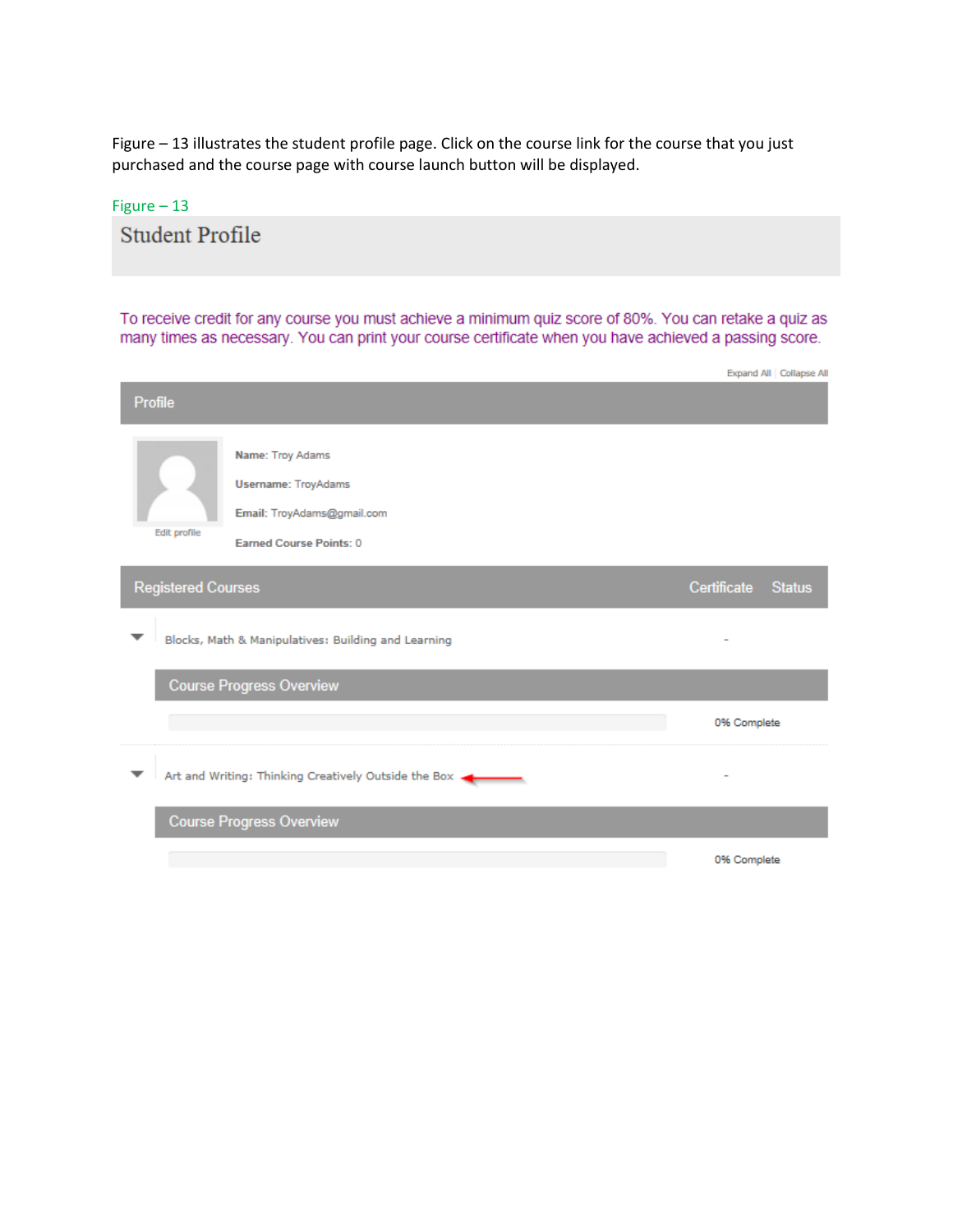Figure – 14 illustrates the course page with the course "Launch" button. Click on the Launch button to start your course. Refresh your browser If the course Launch button is not visible and you are using the Chrome browser.

### Figure – 14

Art and Writing: Thinking Creatively Outside the Box



COURSE STATUS: NOT STARTED \*

Art and Writing can be about so much more than crayons and pencils. This course explores how to choose great materials that are appropriate for your age group. We cover how to teach the children proper use of art materials and we provide great tips and ideas for activities. Learn about the importance of the pincher grasp, process vs product art and much more!

The course answers the following questions:

- . What are the best materials to go into the art center for MY age group?
- . What are the best materials to into the writing center for MY age group?
- . When is it good to combine the centers or keep them separate?
- At what age should scissors be introduced?
- Does it matter what kind of scissors I use?
- How can you teach the pincer grasp?
- What does product vs process mean?
- · What are some educational and engaging activities in these centers for MY age group?

Click on the browser refresh button if you are using the Google Chrome browser and the orange course "Launch" button does not appear after you purchase this course.



### **Course Content**

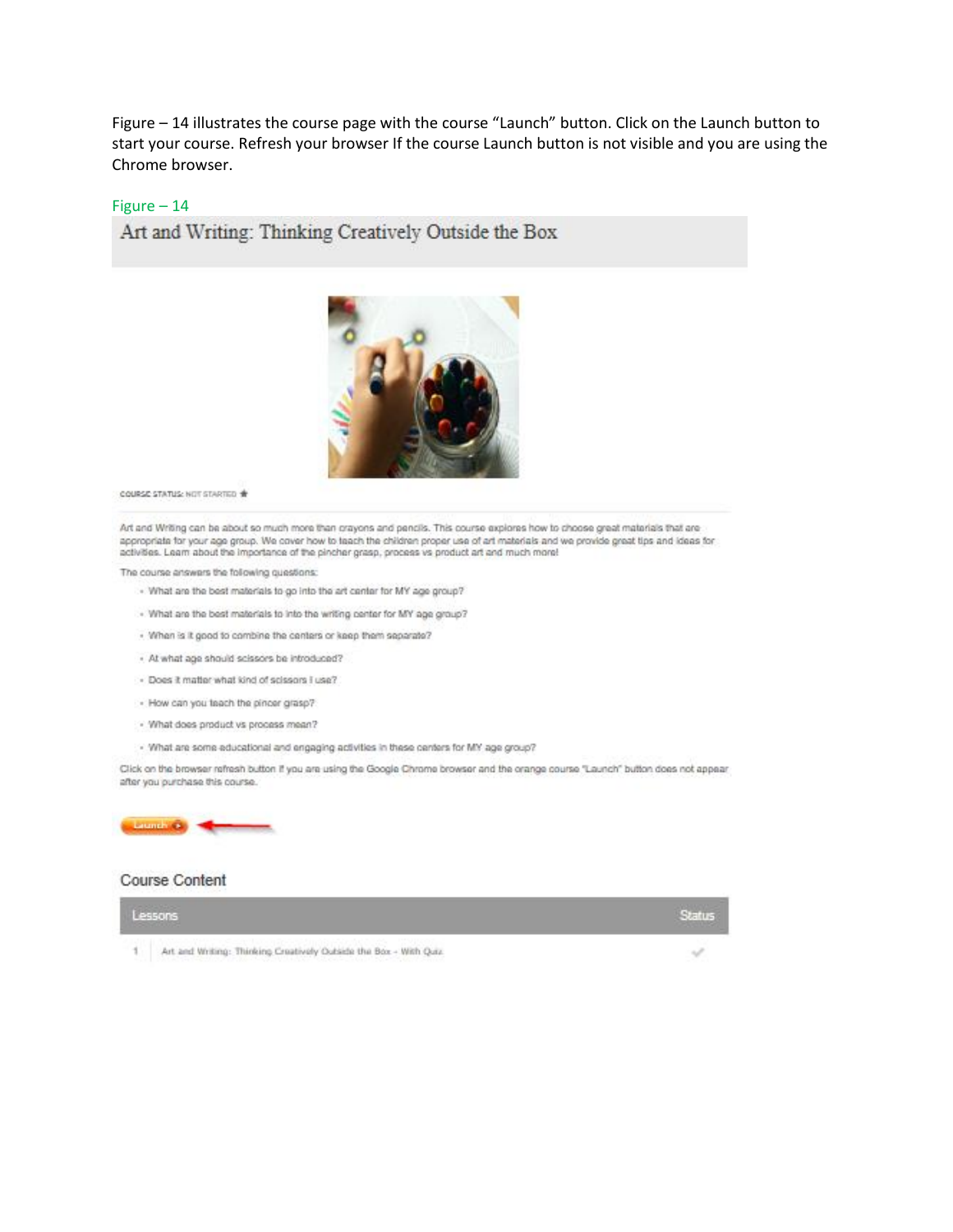Figure – 15 illustrates the last page of a course. Click on the "Survey" button to proceed.

### Figure – 15

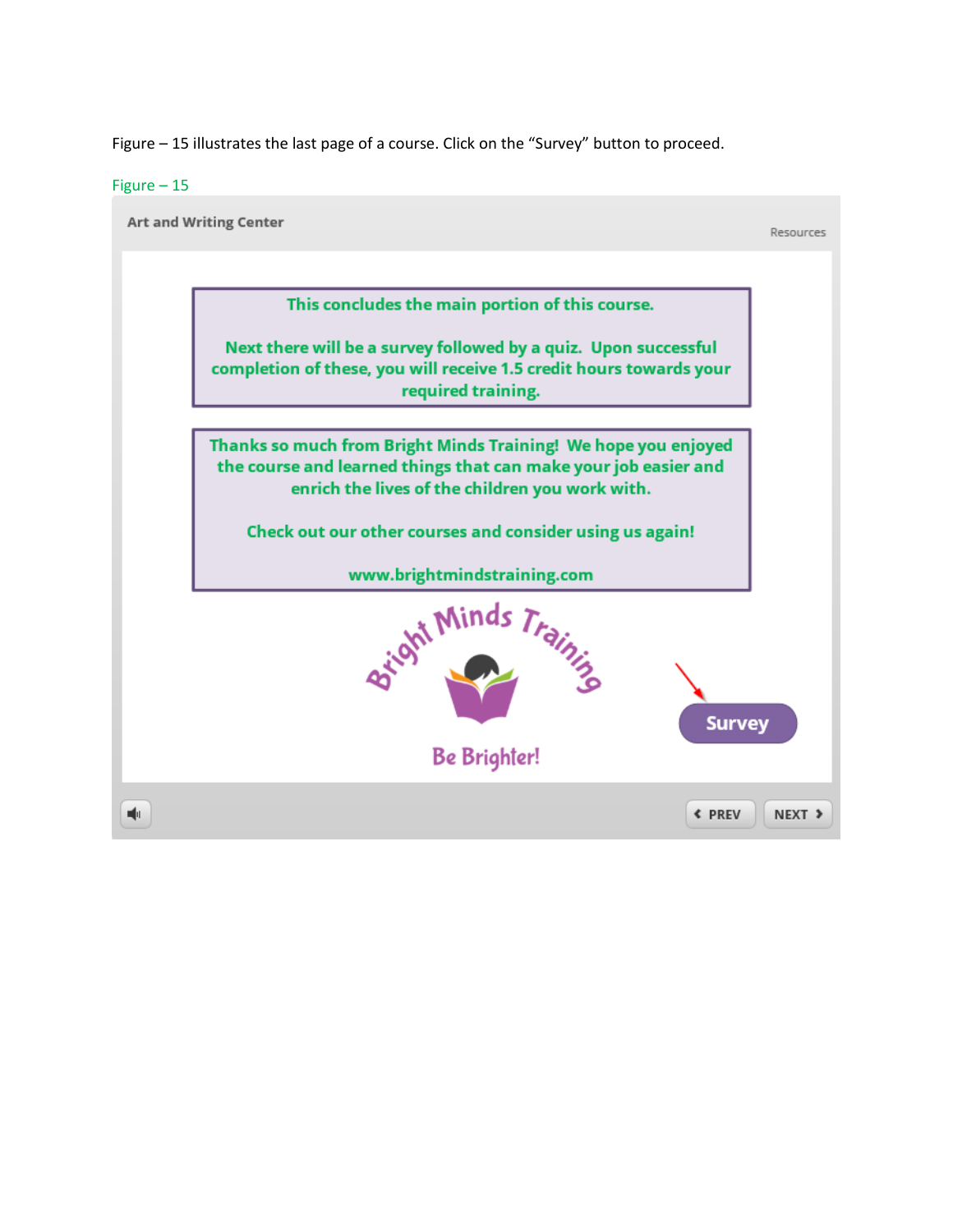Figure – 16 Illustrates the survey introduction on the survey page.

Figure – 16

Survey - Art and Writing: Thinking Creatively Outside the Box

It is very important to Bright Minds Training that you received the benefits that were expected from the course that you just completed. Your feedback will enable us to deliver quality and value in our elearning products. State government agencies that maintain records of training hours for childcare professionals require that Bright Minds Training survey you about the course you just finished. The course quiz will start when you finish the survey. Thank you for taking the survey.

The first 4 statements address this question: How do you rate this course? 1=Poor 2=Fair 3=Average 4=Good 5=Excellent

Click the "Finish Quiz" button after you have completed the Survey. This is illustrated in figure – 17.

Figure  $-17$ <br>8. Question

How did you hear about Bright Minds Training?

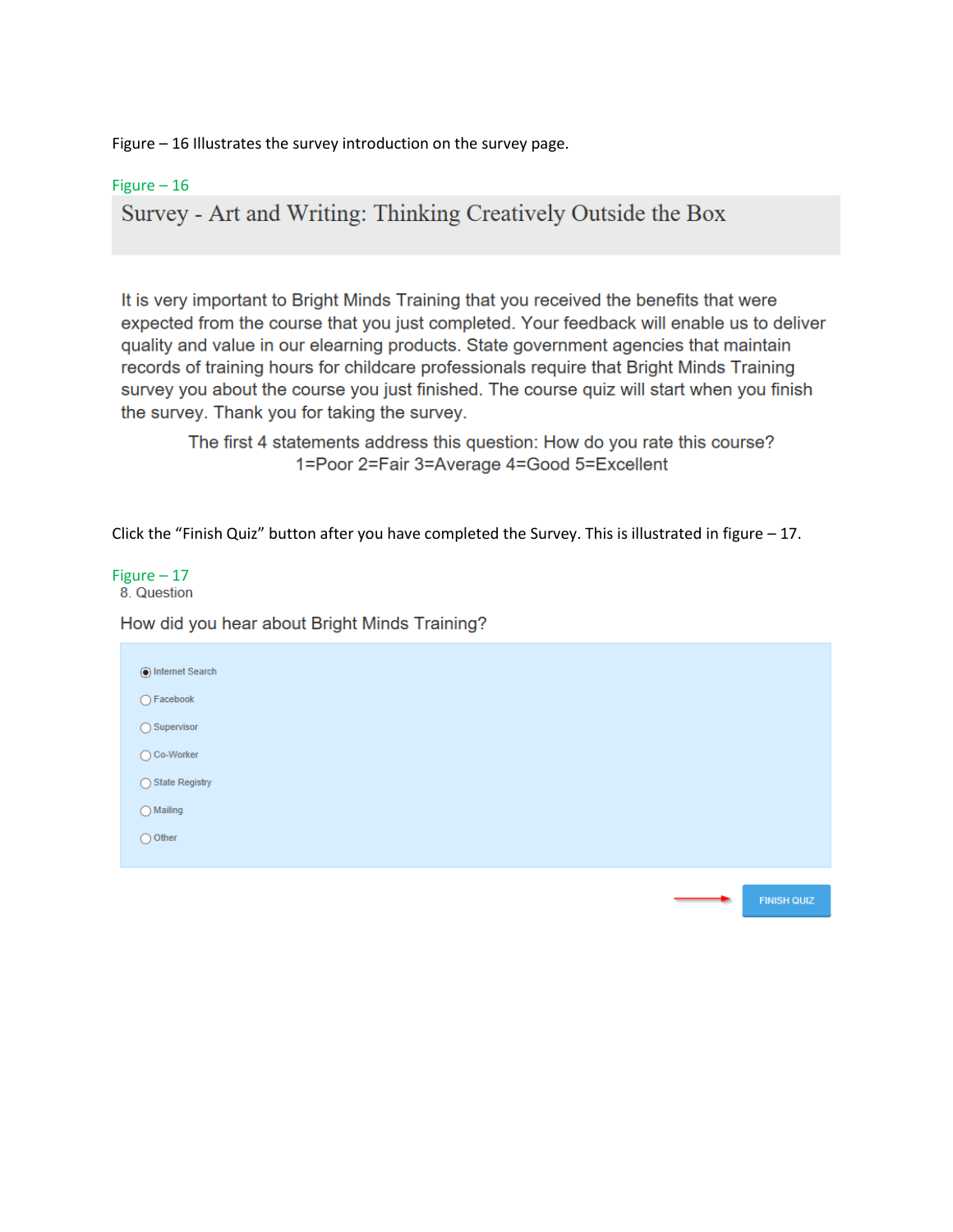Figure – 18 illustrates the survey page after completion of the survey. Click on the "Click Here to Continue" button. The course quiz will then be displayed.

Figure – 18

Survey - Art and Writing: Thinking Creatively Outside the Box

It is very important to Bright Minds Training that you received the benefits that were expected from the course that you just completed. Your feedback will enable us to deliver quality and value in our elearning products. State government agencies that maintain records of training hours for childcare professionals require that Bright Minds Training survey you about the course you just finished. The course quiz will start when you finish the survey. Thank you for taking the survey.

The first 4 statements address this question: How do you rate this course? 1=Poor 2=Fair 3=Average 4=Good 5=Excellent

**Results** ◎ Your time: 00:07:05 **CLICK HERE TO CONTINUE** 

Figure – 19 illustrates the introduction and summary portion of the course quiz. Scroll down the page to see the actual quiz questions.

Figure – 19

Art and Writing: Thinking Creatively Outside the Box

After you complete the quiz you will be asked to provide a few items of information about yourself. This information is required by state government agencies for awarding course credits.

If someone referred you as a first time customer to Bright Minds Training you can optionally provide their email address and they will receive a discount on their next course.

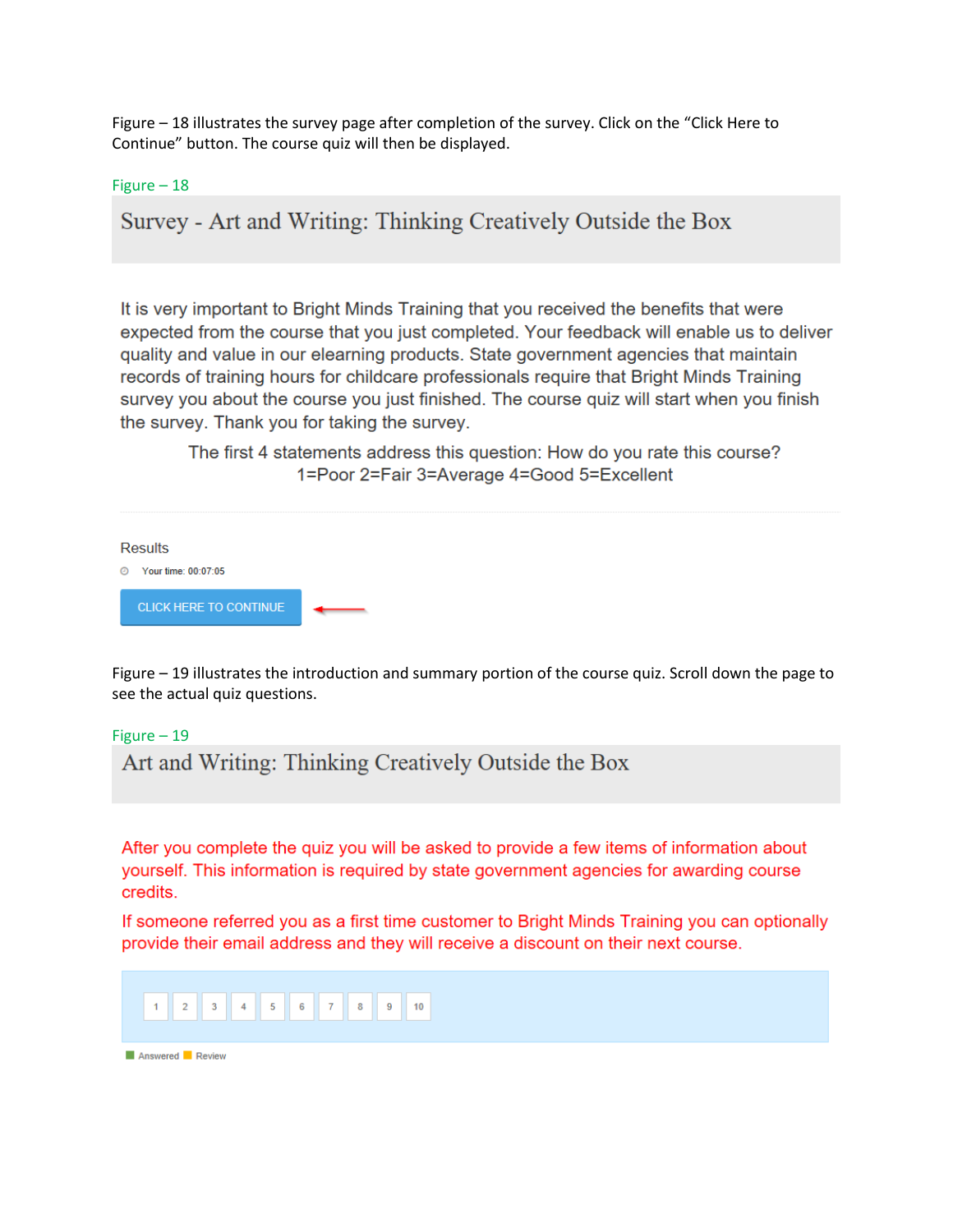Click on the "Quiz Summary" button after you have answered all of the quiz questions. This is illustrated in Figure – 20.

### Figure – 20

### 10. Question

What are some ways to to avoid babies eating clay or dough? Check all that apply.

- 1.  $\vee$  Watch them extra close.
- 2.  $\Box$  Make edible play dough.

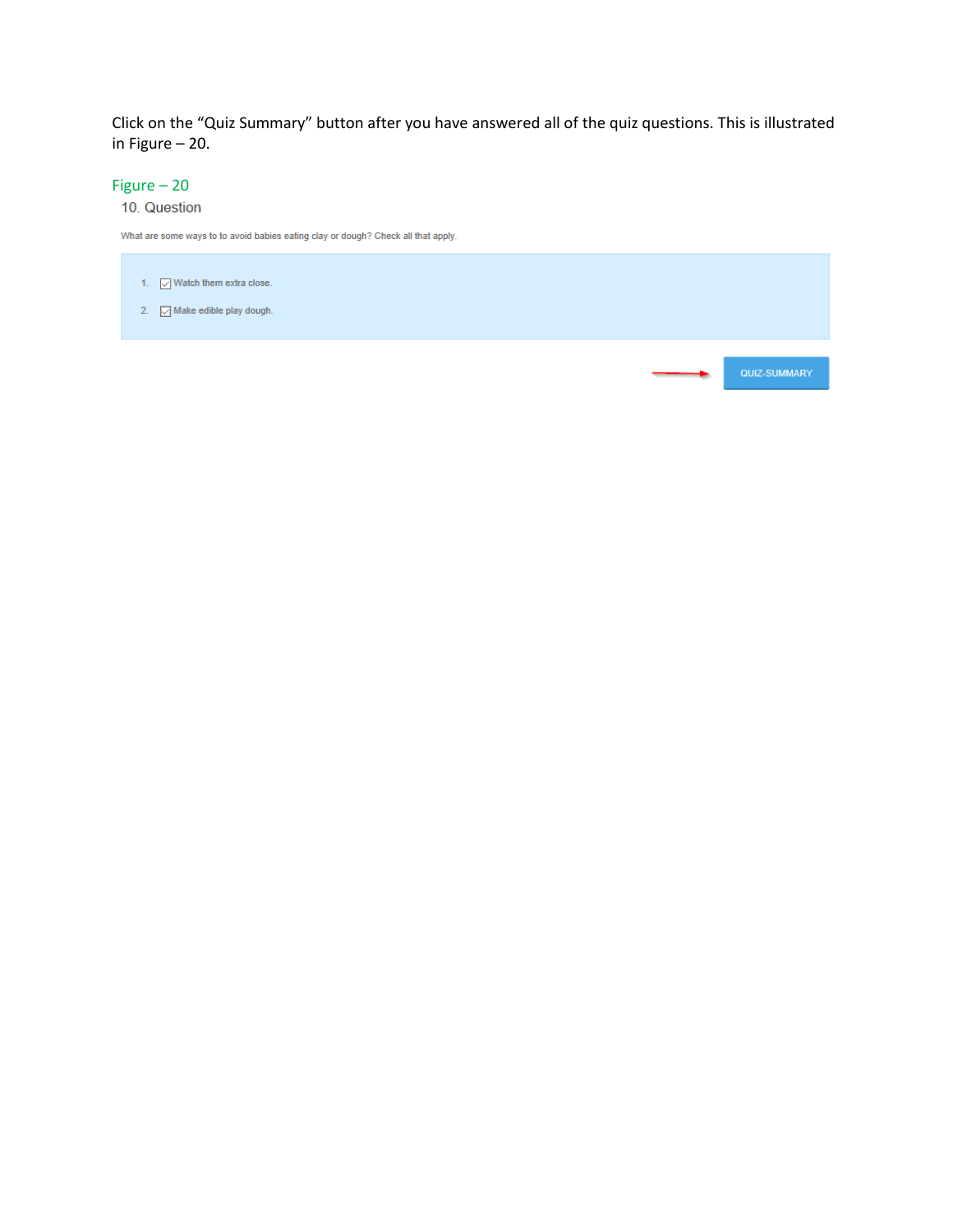Figure – 21 Illustrates the quiz summary. Note that question 10 is not highlighted in green because it was not answered. Click on the box corresponding to any unanswered question to go back to that question. Then you can answer the skipped question and click again on the "Quiz Summary" button to return to the quiz summary.

Enter the requested personal information after you have answered all of the quiz questions. If your state has provided to you a state identification number for child care, enter that number in the pertinent field. Click on the "Finish Quiz" button after you have finished entering the requested information.



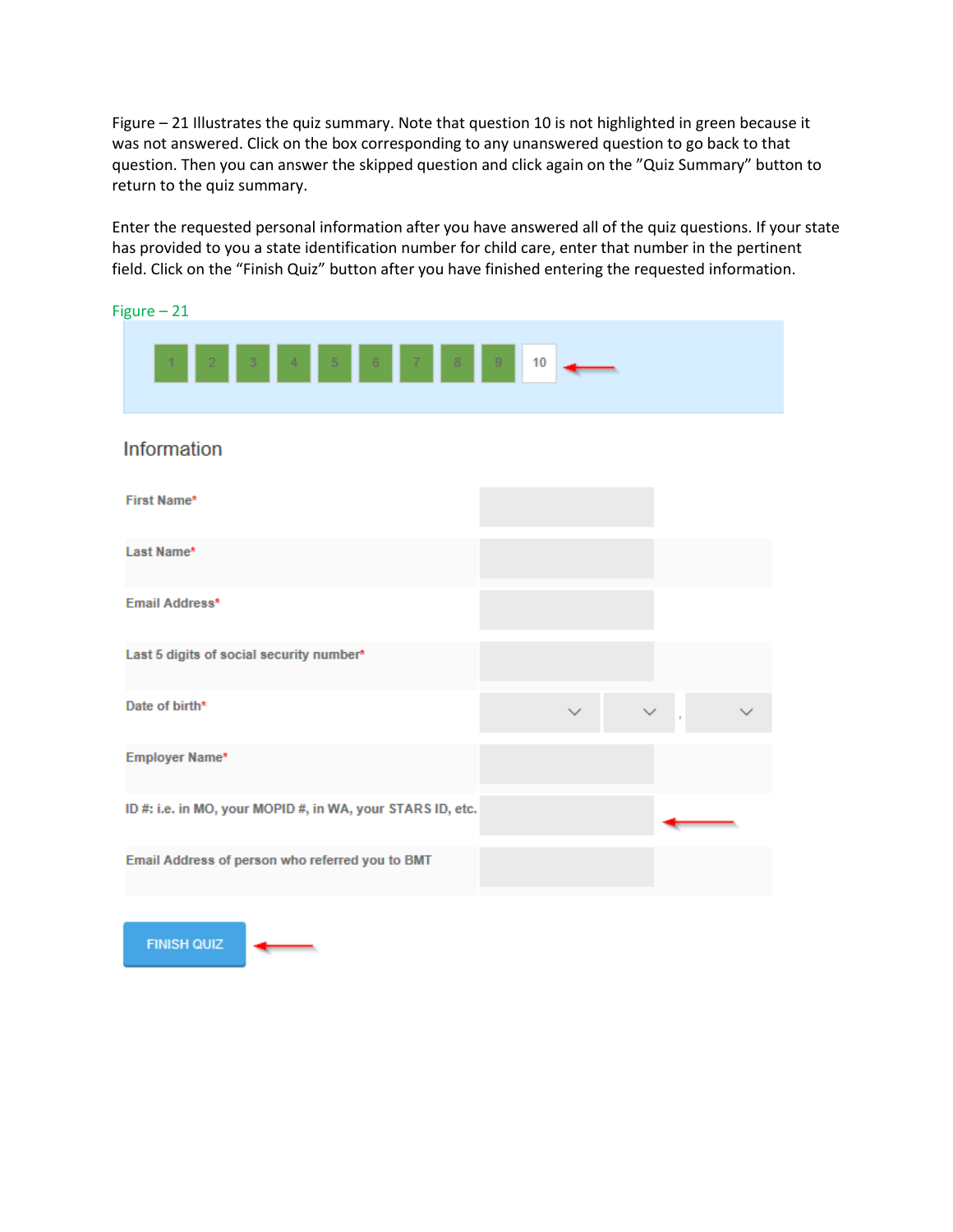Figure – 22 illustrates the quiz completion page. Click on the "Click Here to Continue" button to return to the course page where you can print your certificate.

### Figure – 22

Click on the "Click Here To Continue" button to return to the course, then select Student Profile from the main menu. If you did not already print your certificate you can do so by clicking on the certificate icon for this course on the student profile page.

| CLICK HERE TO CONTINUE | <b>VIEW QUESTIONS</b> | <b>RESTART QUIZ</b> |
|------------------------|-----------------------|---------------------|
|                        |                       |                     |

Figure – 23 illustrates the course page with the "Print Your Certificate" button. Click the "Print Your Certificate" button to display and print your certificate.

### Figure – 23

Art and Writing: Thinking Creatively Outside the Box



COURSE STATUS: COMPLETED \*

PRINT YOUR CERTIFICATE